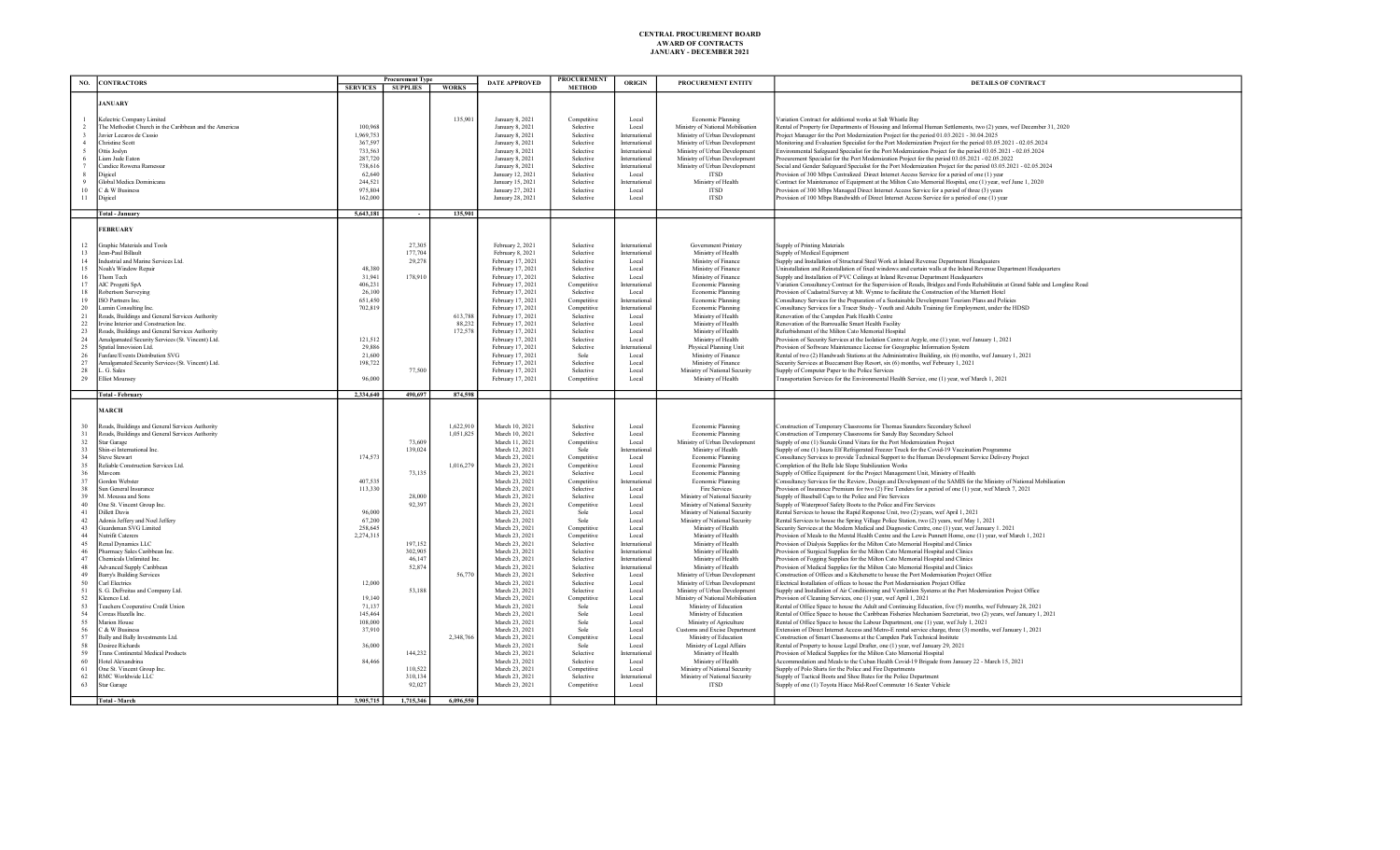|            | <b>CONTRACTORS</b>                                                                |           | <b>Procurement Type</b> |              | <b>DATE APPROVED</b>             | <b>PROCUREMENT</b> | <b>ORIGIN</b>       | PROCUREMENT ENTITY                | DETAILS OF CONTRACT                                                                                                                                |
|------------|-----------------------------------------------------------------------------------|-----------|-------------------------|--------------|----------------------------------|--------------------|---------------------|-----------------------------------|----------------------------------------------------------------------------------------------------------------------------------------------------|
|            |                                                                                   |           | SERVICES SUPPLIES       | <b>WORKS</b> |                                  | <b>METHOD</b>      |                     |                                   |                                                                                                                                                    |
|            |                                                                                   |           |                         |              |                                  |                    |                     |                                   |                                                                                                                                                    |
|            | <b>APRIL</b>                                                                      |           |                         |              |                                  |                    |                     |                                   |                                                                                                                                                    |
|            |                                                                                   |           |                         |              |                                  |                    |                     |                                   |                                                                                                                                                    |
| 64         | <b>Star Garage</b>                                                                |           | 291,686                 |              | April 8, 2021                    | Selective          | Local               | Economic Planning                 | Supply of two (2) vehicles for the National Emergency Management Organisation under the La Soufriere Disaster Relief Programme                     |
| 65         | M. Moussa and Sons                                                                |           | 2,437,500               |              | April 8, 2021                    | Selective          | Local               | Economic Planning                 | Supply of 6500 cots to the National Emergency Management Organisation under the La Soufriere Disaster Relief Programme                             |
| 66         | inheco                                                                            |           | 417.461                 |              | April 8, 2021                    | Selective          | Local               | Economic Planning                 | Supply of 2000 mattresses to the National Emergency Management Organisation under the La Soufriere Disaster Relief Programme                       |
| 67         | One St. Vincent Group Inc.                                                        |           | 87.462                  |              | April 8, 2021                    | Selective          | Local               | Economic Planning                 | Supply of storage tubs and water containers to the National Emergency Management Organisation under the La Soufriere Disaster Relief Programme     |
| 68         | One St. Vincent Group Inc.                                                        |           | 180.284                 |              | April 13, 2021                   | Selective          | Local               | Ministry of Urban Development     | Supply and installation of workstations, office furniture and equipment                                                                            |
| 69         | CIA, LLC DBA "Clinic in a Can"                                                    |           | 473,756                 |              | April 13, 2021                   | Selective          | International       | Economic Planning                 | Supply of two (2) containerized Laboratories for Union Island and Canouan                                                                          |
| 70         | The Methodist Church in the Caribbean and the Americas                            | 96,814    |                         |              | April 13, 2021                   | Sole               | Local               | Office of the Prime Minister      | Rental of office space to house the Agency for Public Information, one (1) year, wef July 1, 2020                                                  |
| 71         | One St. Vincent Group Inc.                                                        |           | 844.795                 |              | April 13, 2021                   | Selective          | Local               | Economic Planning                 | Supply of items to National Emergency Management Organisation under the La Soufriere Disaster Relief Programme                                     |
| 72         | Coreas Distribution Ltd.                                                          |           | 333,388                 |              | April 13, 2021                   | Selective          | Local               | Economic Planning                 | Supply of items to National Emergency Management Organisation under the La Soufriere Disaster Relief Programme                                     |
| 73         | Premium Security Services Limited                                                 | 72,732    |                         |              | April 15, 2021                   | Competitive        | Local               | Ministry of Health                | Provision of Secuirty Services at the Milton Cato Memorial Hospital, two (2) months, with effect from Fwbruary 1, 2021                             |
| 74         | C.D. Veira Limited                                                                |           | 224,428                 |              | April 15, 2021                   | Selective          | Local               | Economic Planning                 | Supply of Refrigerators and Gas Cookers to National Emergency Management Organisation under the La Soufriere Disaster Relief Programme             |
| 75         | M. Mousea and Sons                                                                |           | 56.485                  |              | April 15, 2021                   | Selective          | Local               | Economic Planning                 | Supply of Military Cots to National Emergency Management Organisation under the La Soufriere Disaster Relief Programme                             |
| 76         | One St. Vincent Group Inc                                                         |           | 2,812,688               |              | April 15, 2021                   | Selective          | Local               | Economic Planning                 | Supply of items to National Emergency Management Organisation under the La Soufriere Disaster Relief Programme                                     |
| 77         | One St. Vincent Group Inc.                                                        |           | 417.059                 |              | April 15, 2021                   | Selective          | Local               | Economic Planning                 | Supply of items to National Emergency Management Organisation under the La Soufriere Disaster Relief Programme                                     |
| 78         | C. K. Greaves & Co. Ltd.                                                          |           | 44,112                  |              | April 22, 2021                   | Selective          | Local               | Economic Planning                 | Supply of Groceries to National Emergency Management Organisation under the La Soufriere Disaster Relief Programme                                 |
| 79         | Coreas Distribution Ltd.                                                          |           | 216.992                 |              | April 22, 2021                   | Selective          | Local               | Economic Planning                 | Supply of items to National Emergency Management Organisation under the La Soufriere Disaster Relief Programme                                     |
| 80         | last Caribbean Flour Mills Ltd.                                                   |           | 102,650                 |              | April 22, 2021                   | Selective          | Local               | Economic Planning                 | Supply of Semolina, Rice and Flour to National Emergency Management Organisation under the La Soufriere Disaster Relief Programme                  |
| 81         | East Caribbean Feeds                                                              |           | 100.000                 |              | April 22, 2021                   | Selective          | Local               | Economic Planning                 | Supply of Animal Feed to National Emergency Management Organisation under the La Soufriere Disaster Relief Programme                               |
| 82         | <b>Beltris Antoine</b>                                                            |           | 128,800                 |              | April 22, 2021                   | Selective          | Local               | Economic Planning                 | Supply of Mattresses and Pillows to National Emergency Management Organisation under the La Soufriere Disaster Relief Programme                    |
| 83         | Jax Enterprises Ltd                                                               |           | 190,646                 |              | April 22, 2021                   | Selective          | Local               | Economic Planning                 | Supply of Bath Towels and Underwears to National Emergency Management Organisation under the La Soufriere Disaster Relief Programme                |
| 84         | Export - Tank-Weld Equipment Ltd.                                                 |           | 598,435                 |              | April 22, 2021                   | Selective          | Internationa        | Economic Planning                 | Supply of Water Sprinkling Truck & Front End Loader to National Emergency Management Organisation under the La Soufriere Disaster Relief Programme |
| 85         | Rapid Relief Team                                                                 |           | 2,200,289               |              | April 22, 2021                   | Selective          | International       | Economic Planning                 | Supply of Food Boxes to National Emergency Management Organisation under the La Soufriere Disaster Relief Programme                                |
| 86         | Harmony Investments Ltd.                                                          |           | 81,800                  |              | April 27, 2021                   | Selective          | Local               | Economic Planning                 | Supply of Groceries to National Emergency Management Organisation under the La Soufriere Disaster Relief Programme                                 |
| 87         | Anna's Cakes and Catering Services                                                |           | 52,750                  |              | April 27, 2021                   | Selective          | Local               | Economic Planning                 | Supply of Meals to National Emergency Management Organisation under the La Soufriere Disaster Relief Programme                                     |
| 88         | Facey Trading (SVG) Ltd.                                                          |           | 86.49*                  |              | April 27, 2021                   | Selective          | Local               | Economic Planning                 | Supply of Groceries to National Emergency Management Organisation under the La Soufriere Disaster Relief Programme                                 |
| 89         | M. Moussa and Sons                                                                |           | 96,000                  |              | April 27, 2021                   | Selective          | Local               | Economic Planning                 | Supply of Towels to National Emergency Management Organisation under the La Soufriere Disaster Relief Programme                                    |
| 90         | <b>Coreas Distribution Ltd</b>                                                    |           | 497,686                 |              | April 27, 2021                   | Selective          | Local               | Economic Planning                 | Supply of Groceries to National Emergency Management Organisation under the La Soufriere Disaster Relief Programme                                 |
| 91         | Scientific Supplies & Technology International Inc.                               |           | 405.708                 |              | April 30, 2021                   | Competitive        | International       | Economic Planning                 | Supply of Laboratory Equipment for the Levi Latham Health Centre and the Buccament Bay Ployclinic                                                  |
| 92         | Stanley Browne                                                                    | 232.500   |                         |              | April 30, 2021                   | Selective          | Local               | Ministry of Health                | Rental of Property as an Isolation Centre, six (6) months, wef February 1, 2021                                                                    |
| 93         | Amaloamated Security Services (St. Vincent) Ltd.                                  | 60.756    |                         |              | April 30, 2021                   | Selective          | Local               | Ministry of Health                | Provision of Security Services at Quarantine Facility, six (6) months, wef January 24, 2021                                                        |
| 94         | Roads, Buildings and General Services Authority                                   |           |                         | 159,726      | April 30, 2021                   | Selective          | Local               | Ministry of Transpor              | Construction of eight (8) Security Booths at various Government Buildings                                                                          |
| 95         | Roads. Buildinos and General Services Authority                                   |           |                         | 248,298      | April 30, 2021                   | Selective          | Local               | Ministry of Transport             | Retrofitting of office space at General Employees Cooperative Credit Union to house Ministry of National Mobilisation                              |
| 96         | <b>Austin Fraser</b>                                                              |           | 48,500                  |              | April 30, 2021                   | Competitive        | Local               | Ministry of Education             | Provision of Furniture for Schools for the academic year 2021/2022                                                                                 |
| 97         | Suedam Francis                                                                    |           | 69,250                  |              | April 30, 2021                   | Competitive        | Local               | Ministry of Education             | Provision of Furniture for Schools for the academic year 2021/2022                                                                                 |
| 98         | Magnus Security Consulting Services                                               |           | 105,032                 |              | April 30, 2021                   | Competitive        | Local               | Ministry of Education             | Provision of Security Services for various Schools, four (4) months, wef March 1, 2021                                                             |
| 99         | <b>Efficient Security Services</b>                                                |           | 104.500                 |              | April 30, 2021                   | Competitive        | Local               | Ministry of Education             | Provision of Security Services for various Schools, four (4) months, wef March 1, 2022                                                             |
| 100        | Premium Security Services Limited                                                 |           | 105.796                 |              | April 30, 2021                   | Competitive        | Local               | Ministry of Education             | Provision of Security Services for various Schools, four (4) months, wef March 1, 2023                                                             |
| 101        | & N Reliable Services                                                             |           | 144,000                 |              | April 30, 2021                   | Competitive        | Local               | Ministry of Education             | Provision of Security Services for various Schools, four (4) months, wef March 1, 2024                                                             |
| 102        | <b>Coreas Hazells Inc.</b>                                                        | 613,458   |                         |              | April 30, 2021                   | Sole               | Local               | Ministry of Education             | Rental of Office space to house Education, Research, Information and Technology Dept, three (3) years wef Janaury 1, 2021                          |
| 103        | The Methodist Church in the Caribbean and the Americas                            | 100,976   |                         |              | April 30, 2021                   | Sole               | Local               | Ministry of National Mobilisation | Rental of Office space to house the Housing and Informal Settlement Dept, one (1) year wef Janaury 1, 2021                                         |
| 104        | Stantec Consulting Caribbean Limited                                              | 801.595   |                         |              | April 30, 2021                   | Competitive        | International       | Ministry of Transport             | Consultancy Services for the Design and Supervision of the Fort Charlotte Arched Bridge Restoration                                                |
| 105        | <b>Iotel Alexandrina</b>                                                          | 57,579    |                         |              | April 30, 2021                   | Selective          | Local               | Ministry of Health                | Accommodation and Meals for Cuban Health Covid 19 Brigade, for the period March 16 - April 23, 2021                                                |
| 106        | Harmony Investments Ltd.                                                          |           | 660.912                 |              | April 30, 2021                   | Competitive        | Local               | Ministry of Health                | Supply of Milk and Lentils for the Clinic Feeding Programme                                                                                        |
| 107        | East Caribbean Group of Companies                                                 |           | 375,480                 |              | April 30, 2021                   | Competitive        | Local               | Ministry of Health                | Supply of Milk and Lentils for the Clinic Feeding Programme                                                                                        |
| 108        | Andrew's Refrigeration and Air Conditioning Services                              | 48,302    |                         |              | April 30, 2021                   | Competitive        | Local               | Ministry of Finance               | Variation Contract for the Rehabilitation of the Administrative Building                                                                           |
|            |                                                                                   | 55,425    |                         |              | April 30, 2021                   | Selective          |                     | Economic Planning                 | Transportation of Containerized Laboratories from USA to SVG                                                                                       |
| 109<br>110 | <b>Tropical Shipping</b><br>Office and Computer Solutions Ltd.                    |           | 68,163                  |              | April 30, 2021                   | Competitive        | Local<br>Local      | Economic Planning                 | Supply of Information Technology Equipment                                                                                                         |
|            |                                                                                   |           |                         | 273.043      |                                  |                    | Local               |                                   |                                                                                                                                                    |
| 111        | Fraser Construction Company Ltd.                                                  |           |                         |              | April 30, 2021                   | Competitive        |                     | Economic Planning                 | Construction of Houses for Project Affected Persons at Buccament                                                                                   |
| 112        | <b>Toops Construction</b>                                                         |           |                         | 208.97       | April 30, 2021                   | Competitive        | Local               | Economic Planning                 | Construction of Houses for Project Affected Persons at Buccamen                                                                                    |
| 113        | Interlin Group                                                                    |           | 2.743.308               |              | April 30, 2021                   | Sole               | <b>Internationa</b> | Economic Planning                 | Supply of Tablet Devices to GoSVG to faciliate E-Learning in SVG                                                                                   |
| 114<br>115 | <b>Trans Continental Medical Products</b><br>Computer and Electrical Services Ltd |           | 401,014                 |              | April 30, 2021<br>April 30, 2021 | Sole               | International       | Economic Planning                 | Supply of Covid 19 Testing supplies to the Ministry of Health<br>Supply and Delivery of ICT Equipment for Schools in SVG                           |
|            |                                                                                   |           | 2,470,132               |              |                                  | Comnetitive        | International       | Economic Planning                 |                                                                                                                                                    |
| 116        | Nigel and Siobhan Williams                                                        | 96,000    |                         |              | April 30, 2021                   | Sole               | Local               | Ministry of National Security     | Rental of Property to house Stubbs Police Station, two (2) years, wef May 1, 2021                                                                  |
|            |                                                                                   |           | 20.675.443              | 890.045      |                                  |                    |                     |                                   |                                                                                                                                                    |
|            | <b>Total - April</b>                                                              | 2,236,136 |                         |              |                                  |                    |                     |                                   |                                                                                                                                                    |
|            | MAY                                                                               |           |                         |              |                                  |                    |                     |                                   |                                                                                                                                                    |
|            |                                                                                   |           |                         |              |                                  |                    |                     |                                   |                                                                                                                                                    |
| 117        | Murray Heights Hotel Inc.                                                         | 74.03:    |                         |              | May 6, 2021                      | Selective          | Local               | Economic Planning                 | Catering Services to National Emergency Management Organization under the La Soufriere Emergency Relief Disaster Programme                         |
| 118        | Office and Computer Solutions Ltd.                                                |           | 54,582                  |              | May 6, 2021                      | Selective          | Local               | Economic Planning                 | Computers to National Emergency Management Organization under the La Soufriere Emergency Relief Disaster Programme                                 |
| 119        | C.D. Veira Limited                                                                |           | 116,384                 |              | May 6, 2021                      | Selective          | Local               | Economic Planning                 | Appliances to National Emergency Management Organization under the La Soufriere Emergency Relief Disaster Programme                                |
| 120        | Coreas Hazells Inc.                                                               |           | 61,955                  |              | May 6, 2021                      | Competitive        | Local               | Economic Planning                 | Supply of Pop-up Sprinklers for the Diamond Sporting Facility                                                                                      |
| 121        | Regupol BWS                                                                       | 2.168.486 |                         |              | May 7, 2021                      | Competitive        | International       | Economic Planning                 | Consultancy Services and Supervison of civil works, asphalt and drainage for synethetic track at the Diamond Sporting Facility                     |
| 122        | <b>Harmony Investments Ltd.</b>                                                   |           | 82,165                  |              | May 10, 2021                     | Selective          | Local               | Economic Planning                 | Supply of Groceries to National Emergency Management Organization under the La Soufriere Emergency Relief Disaster Programme                       |
| 123        | C. K. Greaves & Co. Ltd.                                                          |           | 35.819                  |              | May 10, 2021                     | Selective          | Local               | Economic Planning                 | Supply of Groceries to National Emergency Management Organization under the La Soufriere Emergency Relief Disaster Programme                       |
| 124        | Coreas Distribution Ltd.                                                          |           | 868,066                 |              | May 10, 2021                     | Selective          | Local               | Economic Planning                 | Supply of Groceries to National Emergency Management Organization under the La Soufriere Emergency Relief Disaster Programme                       |
| 125        | Fred J. Dare & Co. Ltd.                                                           |           | 186,760                 |              | May 10, 2021                     | Selective          | Local               | Economic Planning                 | Supply of Mattresses to National Emergency Management Organization under the La Soufriere Emergency Relief Disaster Programme                      |
| 126        | inishing and Furnishing                                                           |           | 58,823                  |              | May 10, 2021                     | Selective          | Local               | Economic Planning                 | Supply of Appliances to National Emergency Management Organization under the La Soufriere Emergency Relief Disaster Programme                      |
| 127        | Premium Security Services Limited                                                 | 72,732    |                         |              | May 13, 2021                     | Sole               | Local               | Ministry of Health                | Variation Contract for the provision of Security Services at the Milton Cato Memorial Hospital two (2) months, wef May 1, 2021                     |
| 128        | Judith Alpuche                                                                    | 407,535   |                         |              | May 20, 2021                     | Competitive        | International       | Economic Planning                 | Consultancy Services for the Development of a Social Protection Policy and Strategic Plan for SVG                                                  |
| 129        | Caribel                                                                           |           | 678,845                 |              | May 20, 2021                     | Selective          | International       | Economic Planning                 | Supply of radios and accessories for the Communication Network for the National Emergency Management Organisation                                  |
| 130        | Dincon Engineering Services Ltd                                                   |           |                         | 116.808      | May 20, 2021                     | Competitive        | Local               | Economic Planning                 | Variation Contract for works at the Diamond Sporting Facility                                                                                      |
| 131        | <b>Trans Continental Medical Products</b>                                         |           | 86,103                  |              | May 20, 2021                     | Selective          | International       | Ministry of Health                | Medical Supplies for the Laboratory Depatment at the Milton Cato Memorial Hospital                                                                 |
| 132        | Pharmacy Plus                                                                     |           | 393,750                 |              | May 20, 2021                     | Selective          | Local               | Ministry of Health                | Supply of Face Masks for distribution in Primary Schools                                                                                           |
| 133        | Hutchinson Construction Co. Ltd                                                   |           |                         | 429,157      | May 20, 2021                     | Competitive        | Local               | Ministry of Health                | Variation Contract for River Training Works at Caratal - Pedestrain Bridge                                                                         |
| 134        | Thom Tech                                                                         | 24,376    |                         |              | May 20, 2021                     | Competitive        | Local               | Ministry of Finance               | Variation Contract for the Supply and Installation of PVC Ceilings for the Inland Revenue Department Headquarters                                  |
| 135        | Jeronnie Richardson                                                               | 99.463    |                         |              | May 20, 2021                     | Competitive        | Local               | Economic Planning                 | Consultancy Services to Develop, Manage and Implement public engagment activities and services for Human Development Service Delivery Project      |
| 136        | Harmony Investments Ltd.                                                          |           | 57,865                  |              | May 25, 2021                     | Selective          | Local               | Economic Planning                 | Supply of Groceries to National Emergency Management Organization under the La Soufriere Emergency Relief Disaster Programme                       |
| 137        | Agriculture Input Warehouse                                                       |           | 45.177                  |              | May 25, 2021                     | Selective          | Local               | Economic Planning                 | Supply of Fish to National Emergency Management Organization under the La Soufriere Emergency Relief Disaster Programme                            |
|            |                                                                                   |           |                         |              |                                  |                    |                     |                                   |                                                                                                                                                    |
|            | Total - May                                                                       | 2.846,627 | 2,726,292               | 545,965      |                                  |                    |                     |                                   |                                                                                                                                                    |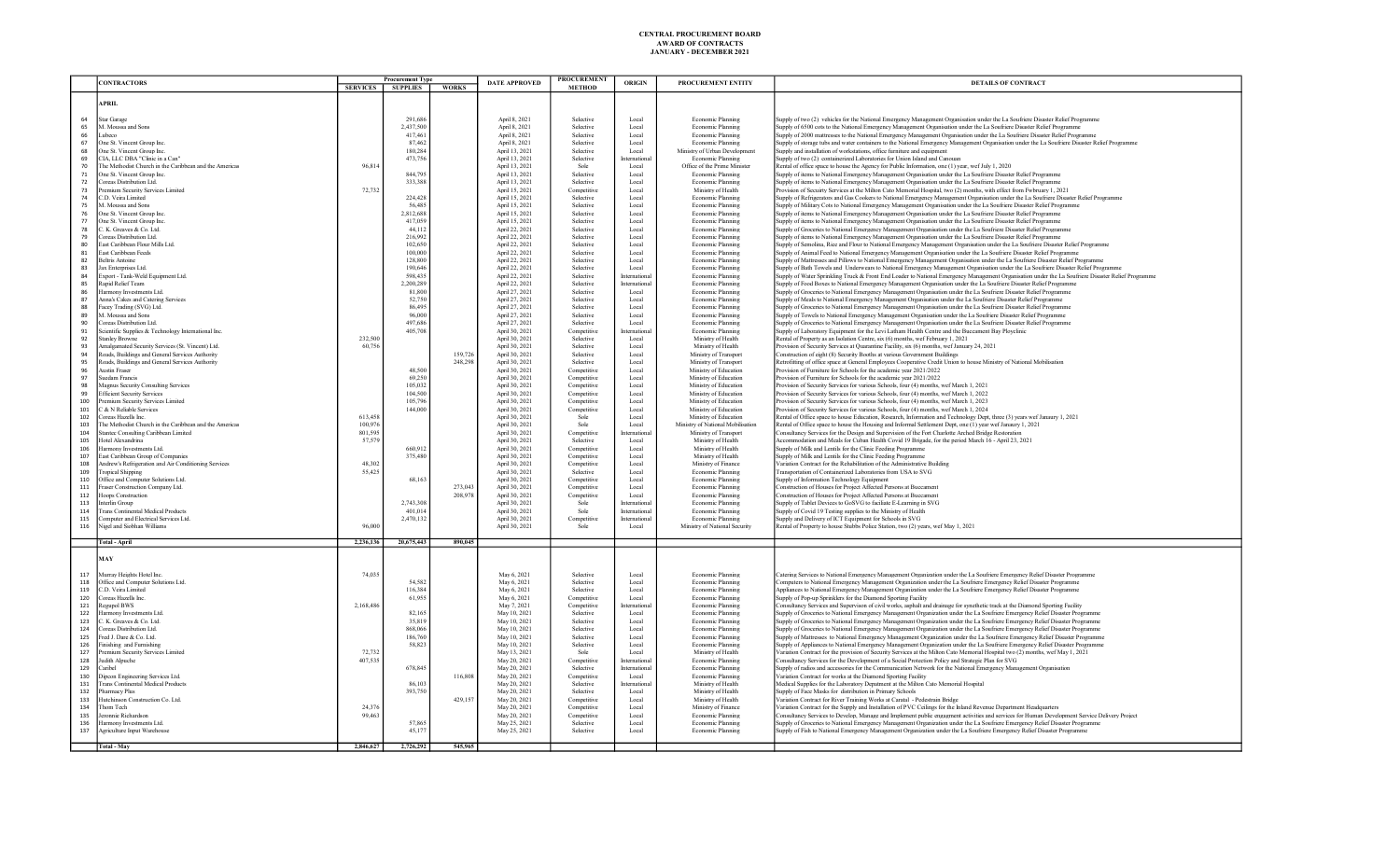|     |                                                                   | <b>Procurement Type</b> |                 |              | <b>PROCUREMENT</b>   |               |               |                               |                                                                                                                                     |
|-----|-------------------------------------------------------------------|-------------------------|-----------------|--------------|----------------------|---------------|---------------|-------------------------------|-------------------------------------------------------------------------------------------------------------------------------------|
|     | <b>CONTRACTORS</b>                                                | <b>SERVICES</b>         | <b>SUPPLIES</b> | <b>WORKS</b> | <b>DATE APPROVED</b> | <b>METHOD</b> | <b>ORIGIN</b> | PROCUREMENT ENTITY            | DETAILS OF CONTRACT                                                                                                                 |
|     |                                                                   |                         |                 |              |                      |               |               |                               |                                                                                                                                     |
|     | JUNE                                                              |                         |                 |              |                      |               |               |                               |                                                                                                                                     |
|     |                                                                   |                         |                 |              |                      |               |               |                               |                                                                                                                                     |
| 138 | Coreas Distribution Ltd.                                          |                         | 469,976         |              | June 1, 2021         | Selective     | Local         | Economic Planning             | Supply of Groceries to National Emergency Management Organization under the La Soufriere Emergency Relief Disaster Programme        |
|     |                                                                   |                         | 279,693         |              | June 7, 2021         |               |               |                               |                                                                                                                                     |
| 139 | Harmony Investments Ltd.                                          |                         |                 |              |                      | Selective     | Local         | Economic Planning             | Supply of Groceries to National Emergency Management Organization under the La Soufriere Emergency Relief Disaster Programme        |
| 140 | Coreas Distribution Ltd.                                          |                         | 122,570         |              | June 7, 2021         | Selective     | Local         | Economic Planning             | Supply of Groceries to National Emergency Management Organization under the La Soufriere Emergency Relief Disaster Programme        |
| 141 | Global Distributors Ltd.                                          |                         | 86,533          |              | June 7, 2021         | Selective     | Local         | Economic Planning             | Supply of Groceries to National Emergency Management Organization under the La Soufriere Emergency Relief Disaster Programme        |
| 142 | Roads, Buildings and General Services Authority                   | 32,000,000              |                 |              | June 8, 2021         | Sole          | Local         | Ministry of Transport         | Removal of Ash and Cleaning of debris from Rivers, Drains and Roads                                                                 |
| 143 | C. K. Greaves & Co. Ltd.                                          |                         | 98,466          |              | June 16, 2021        | Selective     | Local         | Economic Planning             | Supply of Groceries to National Emergency Management Organization under the La Soufriere Emergency Relief Disaster Programme        |
| 144 | Coreas Distribution Ltd.                                          |                         | 152,085         |              | June 16, 2021        | Selective     | Local         | Economic Planning             | Supply of Groceries to National Emergency Management Organization under the La Soufriere Emergency Relief Disaster Programme        |
| 145 | Agriculture Input Warehouse                                       |                         | 94,187          |              | June 16, 2021        | Selective     | Local         | Economic Planning             | Supply of Groceries to National Emergency Management Organization under the La Soufriere Emergency Relief Disaster Programme        |
| 146 | DNL Consultants International Inc.                                | 661.718                 |                 |              | June 17, 2021        | Competitive   | International | Economic Planning             | Variation Contract for the Design and Construction Supervision for the Rehabilitation of the Chateaubelair Jetty                    |
| 147 | Roads, Buildings and General Services Authority                   | 272,473                 |                 |              | June 17, 2021        | Sole          | Local         | Economic Planning             | Ash Cleaning and Emergency Employment Project in the aftermath of La Soufriere Eruption                                             |
| 148 | One St. Vincent Group Inc.                                        |                         | 51,206          |              | June 17, 2021        | Competitive   | Local         | Ministry of National Security | Supply of Shirts and Pants as uniforms for Prison Officers                                                                          |
| 149 | Metrocint General Insurance Company Ltd.                          | 52,095                  |                 |              | June 17, 2021        | Competitive   | Local         | Ministry of National Security | Provision of Insurance Coverage for the MV Medevac Vessel for the Coast Guard Base                                                  |
|     |                                                                   |                         |                 |              |                      |               |               |                               |                                                                                                                                     |
| 150 | Caribix Medical Supplies, LLC                                     |                         | 77,209          |              | June 17, 2021        | Sole          | International | Ministry of Health            | Provision of Medical Supplies to the Milton Cato Memorial Hospital                                                                  |
| 151 | Roads, Buildings and General Services Authority                   |                         |                 | 78.142       | June 17, 2021        | Sole          | Local         | Ministry of Health            | Retrofitting of the Radiology Department at the Milton Cato Memorial Hospital                                                       |
| 152 | SVG Cooperative Credit Union League                               | 471,687                 |                 |              | June 17, 2021        | Sole          | Local         | Magistracy                    | Rental of Office Space to house the Magistrate's Court, three (3) years, wef October 1, 2020                                        |
| 153 | <b>Brewster's Auto Supplies</b>                                   | 301.180                 |                 |              | June 17, 2021        | Sole          | Local         | <b>CIPO</b>                   | Rental of Office Space to house the Commerce and Intellectual Property Office, two (2) years, wef April 1, 2021                     |
| 154 | The Methodist Church in the Caribbean and the Americas            | 96.814                  |                 |              | June 17, 2021        | Sole          | Local         | Office of the Prime Minister  | Rental of Office Space to house the Agency for Public Information (API), one (1) year, wef July, 2021                               |
| 155 | M. Moussa and Sons                                                |                         | 282,500         |              | June 17, 2021        | Competitive   | Local         | Ministry of National Security | Provision of material for uniform for Police Constabulary                                                                           |
| 156 | Caribix Medical Supplies, LLC                                     |                         | 53,654          |              | June 17, 2021        | Sole          | International | Ministry of Health            | Provision of Medical Supplies to the Milton Cato Memorial Hospital                                                                  |
| 157 | Collins Limited                                                   |                         | 43.512          |              | June 17, 2021        | Sole          | International | Ministry of Health            | Provision of Medical Supplies to the Milton Cato Memorial Hospital                                                                  |
| 158 | Intercontinental Pharma Inc.                                      |                         | 217.914         |              | June 17, 2021        | Sole          | International | Ministry of Health            | Provision of Medical Supplies to the Milton Cato Memorial Hospital                                                                  |
| 159 | Roads, Buildings and General Services Authority                   |                         |                 | 64,687       | June 17, 2021        | Sole          | Local         | Ministry of Finance           | Refrofitting of office space to house the Information Technology Division                                                           |
|     |                                                                   |                         |                 |              |                      |               |               |                               |                                                                                                                                     |
| 160 | Gibson Construction Ltd.                                          |                         |                 | 556.276      | June 17, 2021        | Competitive   | Local         | Economic Planning             | Construction of Retaining Wall at Diamond Sporting Facility                                                                         |
| 161 | Minute Made, Heavy Equipment, Block, Trucking & Construction Ltd. |                         |                 | 595.987      | June 17, 2021        | Competitive   | Local         | Economic Planning             | Construction of Roof for Bleachers at Diamond Sporting Facility                                                                     |
| 162 | One St. Vincent Group Inc.                                        |                         | 259,000         |              | June 17, 2021        | Competitive   | Local         | Economic Planning             | Provision of Containers for the National Emergency Management Organisation                                                          |
| 163 | Mott Mac Donald Ltd.                                              | 942,999                 |                 |              | June 17, 2021        | Competitive   | International | Economic Planning             | Variation Contract for the Design, Design Review and Supervision of Coastal Works at Georgetown, San Souci and Dark View            |
| 164 | Dell's Investment Ltd.                                            | 86,450                  |                 |              | June 17, 2021        | Sole          | Local         | Ministry of Health            | Provision of accommodation as an isolation centre, three (3) months wef April 25, 2021                                              |
| 165 | Magnus Security Consulting Services                               | 167,200                 |                 |              | June 17, 2021        | Competitive   | Local         | Ministry of Education         | Provision of Security Services for Schools for a period of two (2) years, wef July 1, 2021                                          |
| 166 | Guardsman SVG Limited                                             | 357,076                 |                 |              | June 17, 2021        | Competitive   | Local         | Ministry of Education         | Provision of Security Services for Schools for a period of two (2) years, wef July 1, 2021                                          |
| 167 | <b>Efficient Security Services</b>                                | 104,500                 |                 |              | June 17, 2021        | Competitive   | Local         | Ministry of Education         | Provision of Security Services for Schools for a period of two (2) years, wef July 1, 2021                                          |
| 168 | Elite Enterprises Limited                                         | 436,800                 |                 |              | June 17, 2021        | Competitive   | Local         | Ministry of Education         | Provision of Security Services for Schools for a period of two (2) years, wef July 1, 2021                                          |
| 169 | Coreas Hazells Inc.                                               |                         | 93,175          |              | June 29, 2021        |               | Local         | Economic Planning             | Supply of Vehicle for the Schools' Improvement Project                                                                              |
|     |                                                                   |                         |                 |              |                      | Competitive   |               |                               |                                                                                                                                     |
| 170 | Fred J. Dare & Co. Ltd.                                           |                         | 106,070         |              | June 29, 2021        | Selective     | Local         | Economic Planning             | Supply of Mattresses to National Emergency Management Organization under the La Soufriere Emergency Relief Disaster Programme       |
| 171 | Harmony Investments Ltd.                                          |                         | 91,036          |              | June 29, 2021        | Selective     | Local         | Economic Planning             | Supply of Groceries to National Emergency Management Organization under the La Soufriere Emergency Relief Disaster Programme        |
| 172 | Coreas Distribution Ltd.                                          |                         | 139,596         |              | June 29, 2021        | Selective     | Local         | Economic Planning             | Supply of Groceries to National Emergency Management Organization under the La Soufriere Emergency Relief Disaster Programme        |
|     |                                                                   |                         |                 |              |                      |               |               |                               |                                                                                                                                     |
|     | <b>Total - June</b>                                               | 35,950,990              | 2,718,383       | 1.295.091    |                      |               |               |                               |                                                                                                                                     |
|     |                                                                   |                         |                 |              |                      |               |               |                               |                                                                                                                                     |
|     | JULY                                                              |                         |                 |              |                      |               |               |                               |                                                                                                                                     |
|     |                                                                   |                         |                 |              |                      |               |               |                               |                                                                                                                                     |
| 173 | Daniel Andrews                                                    | 48,000                  |                 |              | July 15, 2021        | Selective     | Local         | Police Services               | Rental of Property to house Mobile Station, two (2) years, wef June 1, 2021                                                         |
| 174 | Andrew's Refrigeration and Air Conditioning Services              | 60,320                  |                 |              | July 15, 2021        | Competitive   | Local         | Ministry of Finance           | Maintenance of Air Conditioning Systems at the Administrative Building, two (2) years, wef July 1, 2021                             |
| 175 | Dr. Reynold Murray                                                | 60,000                  |                 |              | July 15, 2021        | Competitive   | Local         | Ministry of Tourism           | Consultancy Services to conduct a stock take of climate change actions undertaken to the UN Framework Conventions on climate change |
| 176 | Western Scientific Co. Ltd.                                       |                         | 309,133         |              | July 15, 2021        | Selective     | International | Ministry of Health            | Supply of Pathology Equipment for the Milton Cato Memorial Hospital                                                                 |
| 177 | Amalgamated Security Services (St. Vincent) Ltd.                  | 60,755                  |                 |              | July 15, 2021        | Selective     | Local         | Ministry of Health            | Provision of Security Services at the Quantine Facility, six (6) months, wef June 24, 2021                                          |
| 178 | <b>Stanley Browne</b>                                             | 193,750                 |                 |              | July 15, 2021        | Selective     | Local         | Ministry of Health            | Rental of Property as an Isolation Facility, five (5) months, wef August 1, 2021                                                    |
| 179 | Medix Ltd.                                                        | 164,945                 |                 |              | July 15, 2021        | Selective     | Local         | Ministry of Education         | Rental of Office Space to house the National Qualifications Department and Accreditation Unit, two (2) years, wef June 1, 2021      |
| 180 | Kleenco Ltd.                                                      | 168,432                 |                 |              |                      |               |               |                               |                                                                                                                                     |
|     |                                                                   |                         |                 |              | July 15, 2021        | Competitive   | Local         | Ministry of Transport         | Provision of Cleaning Services two (2) years, wef August 3, 2021                                                                    |
| 181 | Andrew's Refrigeration and Air Conditioning Services              | 13,900                  | 42,671          |              | July 15, 2021        | Selective     | Local         | Ministry of Finance           | Supply and Installation of two (2) Condensing Units at the Inland Revenue Department                                                |
| 182 | Rommel St. Hill                                                   | 49,882                  |                 |              | July 15, 2021        | Competitive   | International | Economic Planning             | Consultancy Services to Update the Employment Relations Act 2020 under the Human Development Services Delivery Project              |
| 183 | C & R Enterpise Ltd.                                              |                         | 122,470         |              | July 15, 2021        | Competitive   | Local         | Ministry of Finance           | Supply of Stationery and Stores to the Ministry of Finance for various Ministries and Departments                                   |
| 184 | C & C Traders                                                     |                         | 154,000         |              | July 15, 2021        | Competitive   | Local         | Ministry of Finance           | Supply of Stationery and Stores to the Ministry of Finance for various Ministries and Departments                                   |
| 185 | Mav's Garden and Landscaping                                      | 54,000                  |                 |              | July 15, 2021        | Competitive   | Local         | Ministry of Finance           | Maintenance of Grounds and Indoor Plants at the Administrative Building one (1) year, wef August 1, 2021                            |
| 186 | <b>Rich View Guest House</b>                                      | 177,390                 |                 |              | July 15, 2021        | Selective     | Local         | Ministry of Tourism           | Provision of accommodation and meals to evacuees as a result of the eruption of La Soufiere Volcano                                 |
| 187 | The Edge Apartment                                                | 76,785                  |                 |              | July 15, 2021        | Selective     | Local         | Ministry of Tourism           | Provision of accommodation and meals to evacuees as a result of the eruption of La Soufiere Volcano                                 |
| 188 | Paradise Beach Hotel                                              | 226,220                 |                 |              | July 15, 2021        | Selective     | Local         | Ministry of Tourism           | Provision of accommodation and meals to evacuees as a result of the eruption of La Soufiere Volcano                                 |
| 189 | Dell's Investment Ltd.                                            | 45,440                  |                 |              | July 15, 2021        | Selective     | Local         | Ministry of Tourism           | Provision of accommodation and meals to evacuees as a result of the eruption of La Soufiere Volcano                                 |
| 190 | Murray Heights Hotel Inc                                          | 63,990                  |                 |              | July 15, 2021        | Selective     | Local         | Ministry of Tourism           |                                                                                                                                     |
|     |                                                                   |                         |                 |              |                      |               |               |                               | Provision of accommodation and meals to evacuees as a result of the eruption of La Soufiere Volcano                                 |
| 191 | <b>Sunset Shores Beach Hotel</b>                                  | 47,265                  |                 |              | July 15, 2021        | Selective     | Local         | Ministry of Tourism           | Provision of accommodation and meals to evacuees as a result of the eruption of La Soufiere Volcano                                 |
| 192 | Coreas Distribution Ltd.                                          |                         | 143,693         |              | July 20, 2021        | Selective     | Local         | <b>Economic Planning</b>      | Supply of Groceries to the National Emergency Management Organisation under the La Soufriere Disaster Relief Programme              |
| 193 | Facey Trading (SVG) Ltd.                                          |                         | 116,345         |              | July 20, 2021        | Selective     | Local         | Economic Planning             | Supply of Groceries to the National Emergency Management Organisation under the La Soufriere Disaster Relief Programme              |
| 194 | Browne' Design and Construction Services                          |                         |                 | 143,721      | July 29, 2021        | Selective     | Local         | Ministry of Health            | Repair works to the Modern Medical Diagnostic Centre                                                                                |
|     |                                                                   |                         |                 |              |                      |               |               |                               |                                                                                                                                     |
|     | <b>Total - July</b>                                               | 1.511.074               | 888,312         | 143,721      |                      |               |               |                               |                                                                                                                                     |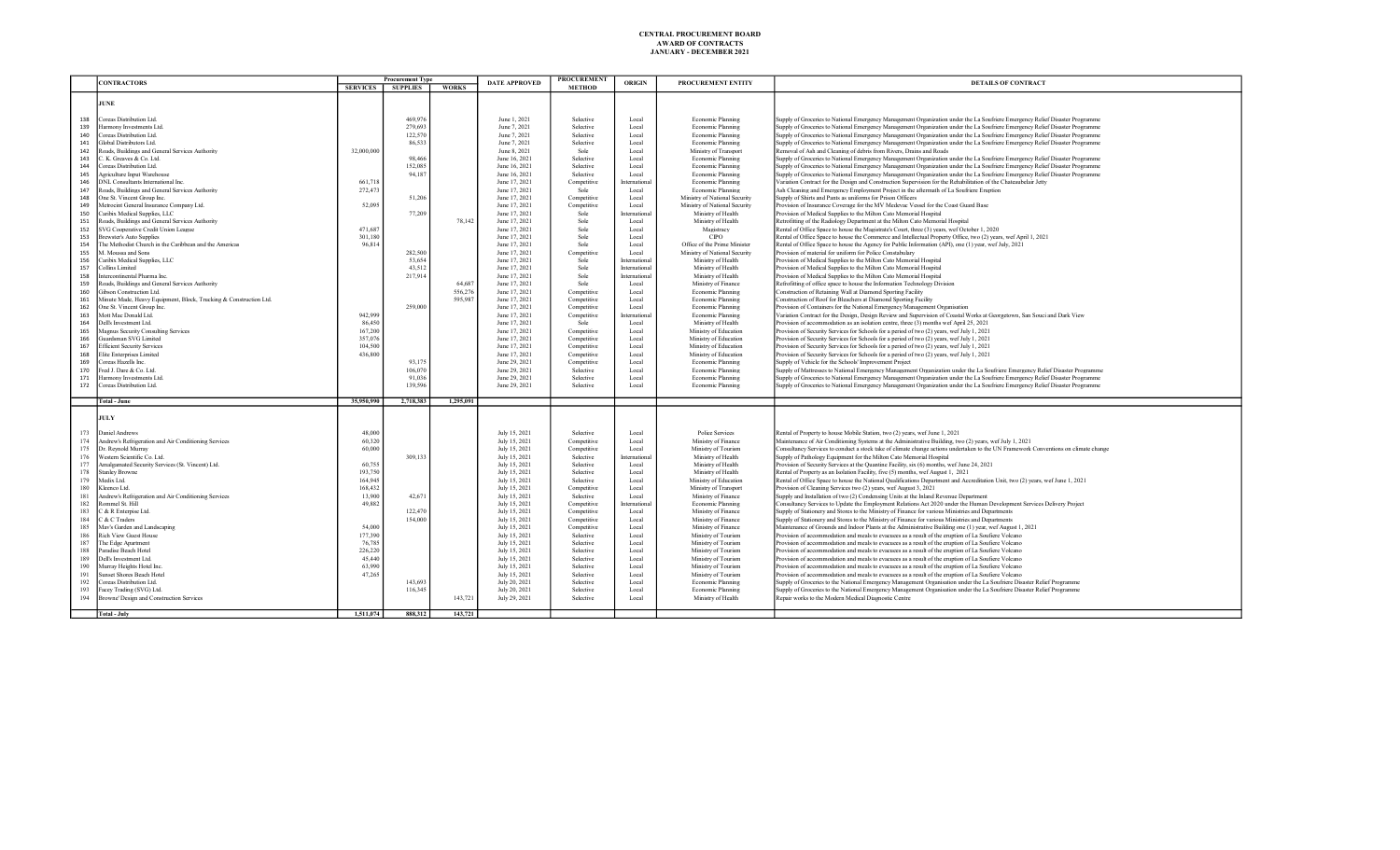|            | <b>CONTRACTORS</b>                                         | <b>PROCUREMENT TYPE</b> |                   | DATE APPROVED | <b>PROCUREMENT</b>                         | ORIGIN                     | <b>PROCURING ENTITY</b> | <b>DETAILS OF CONTRACT</b>                         |                                                                                                                                                                                                |
|------------|------------------------------------------------------------|-------------------------|-------------------|---------------|--------------------------------------------|----------------------------|-------------------------|----------------------------------------------------|------------------------------------------------------------------------------------------------------------------------------------------------------------------------------------------------|
|            |                                                            | <b>SERVICES</b>         | <b>SUPPLIES</b>   | <b>WORKS</b>  |                                            | <b>METHOD</b>              |                         |                                                    |                                                                                                                                                                                                |
|            |                                                            |                         |                   |               |                                            |                            |                         |                                                    |                                                                                                                                                                                                |
|            | <b>AUGUST</b>                                              |                         |                   |               |                                            |                            |                         |                                                    |                                                                                                                                                                                                |
| 195        |                                                            |                         | 162,540           |               |                                            |                            |                         |                                                    |                                                                                                                                                                                                |
| 196        | Harmony Investments Ltd.<br>Global Distributors Ltd.       |                         | 106,748           |               | August 3, 2021                             | Selective<br>Selective     | Local<br>Local          | Economic Planning                                  | Supply of Groceries to the National Emergency Management Organisation under the La Soufriere Disaster Relief Programme                                                                         |
| 197        | Fraser Construction Company Ltd.                           |                         |                   |               | August 3, 2021<br>4,754,403 August 4, 2021 | Competitive                | Local                   | Economic Planning<br>Ministry of Urban Development | Supply of Groceries to the National Emergency Management Organisation under the La Soufriere Disaster Relief Programme<br>Construction of the Temporary Parliament Building and Student Hostel |
| 198        | Sentry (WI) Insurance Company Ltd.                         | 185,842                 |                   |               | August 9, 2021                             | Selective                  | Local                   | Ministry of National Security                      | Provision of Insurance Coverage for the Captain Hugh Mulzac Vessel for Coast Guard Service one (1) year, wef August 8, 2021                                                                    |
| 199        | Harmony Investments Ltd.                                   |                         | 339,473           |               | August 18, 2021                            | Selective                  | Local                   | Economic Planning                                  | Supply of Groceries to the National Emergency Management Organisation under the La Soufriere Disaster Relief Programme                                                                         |
| 200        | Coreas Distribution Ltd.                                   |                         | 258,520           |               | August 18, 2021                            | Selective                  | Local                   | Economic Planning                                  | Supply of Groceries to the National Emergency Management Organisation under the La Soufriere Disaster Relief Programme                                                                         |
| 201        | Guardsman SVG Limited                                      | 995.824                 |                   |               | August 19, 2021                            | Competitive                | Local                   | Ministry of Health                                 | Provision of Security Services, Milton Cato Memorial Hospital and Kingstown Clinic, two (2) years, wef September 1, 2021                                                                       |
| 202        | Computer and Electrical Services Ltd.                      |                         | 736,326           |               | August 19, 2021                            | Competitive                | Local                   | Economic Planning                                  | Supply of IT Equipment to the National Emergency Management Organisation                                                                                                                       |
| 203        | MAVCOM                                                     |                         | 105,380           |               | August 19, 2021                            | Competitive                | Local                   | Economic Planning                                  | Supply of IT Equipment to the National Emergency Management Organisation                                                                                                                       |
| 204        | Express Data Systems Ltd.                                  |                         | 60,660            |               | August 19, 2021                            | Competitive                | Local                   | Economic Planning                                  | Supply of IT Equipment to the National Emergency Management Organisation                                                                                                                       |
| 205        | <b>Austin Bullock</b>                                      |                         |                   |               | 164,256 August 19, 2021                    | Selective                  | Local                   | Economic Planning                                  | Construction of an 1400 ft access road at Buccament                                                                                                                                            |
| 206        | Western Scientific Co. Ltd.                                |                         | 95,197            |               | August 19, 2021                            | Selective                  | International           | Ministry of Health                                 | Medical supplies to the Milton Cato Memorial Hospital                                                                                                                                          |
| 207        | Abbott GmbH                                                |                         | 306.597           |               | August 19, 2021                            | Selective                  | International           | Ministry of Health                                 | Medical supplies to the Milton Cato Memorial Hospital                                                                                                                                          |
| 208        | Renal Dynamics LLC                                         |                         | 152,399           |               | August 19, 2021                            | Selective                  | Internationa            | Ministry of Health                                 | Medical supplies to the Milton Cato Memorial Hospital                                                                                                                                          |
| 209        | Intercontinental Pharma Inc.                               |                         | 127,162           |               | August 19, 2021                            | Selective                  | International           | Ministry of Health                                 | Medical supplies to the Milton Cato Memorial Hospital                                                                                                                                          |
| 210        | Renal Dynamics LLC                                         |                         | 144, 126          |               | August 19, 2021                            | Selective                  | International           | Ministry of Health                                 | Medical supplies to the Milton Cato Memorial Hospital and the Modern Medical Diagnostic Centre                                                                                                 |
| 211        | <b>Advanced Supply Caribbean</b>                           |                         | 47.586            |               | August 19, 2021                            | Selective                  | International           | Ministry of Health                                 | Medical supplies to the Milton Cato Memorial Hospital and the Modern Medical Diagnostic Centre                                                                                                 |
| 212        | Limited Liability Company Human Vaccine                    |                         | 1.351.658         |               | August 19, 2021                            | Selective                  | Internationa            | Ministry of Health                                 | Supply of fifty thousand Spunkit Vaccines                                                                                                                                                      |
| 213        | Hotel Alexandrina                                          | 55,433                  |                   |               | August 19, 2021                            | Selective                  | Local                   | Ministry of Health                                 | Provision of accommodation and meals for Cuban Health Covid-19 Brigade                                                                                                                         |
| 214        | FDL Consult Inc.                                           | 1,096,486               |                   |               | August 19, 2021                            | Competitive                | International           | Ministry of Urban Development                      | Design, Installation and Commissioning of Efficency Measures in Public Buildings                                                                                                               |
| 215        | Ozz Electric                                               | 3.989.401               |                   |               | August 19, 2021                            | Competitive                | Internationa            | Ministry of Urban Development                      | Design Build and Commissioning of a Solar PV Facility at Argyle                                                                                                                                |
| 216        | Glen Beache                                                | 88,800                  |                   |               | August 19, 2021                            | Selective                  | Local                   | Ministry of Urban Development                      | Rental of office space to house the Energy Unit, two (2) years, wef September 1, 2021                                                                                                          |
| 217        | C & W Business                                             | 151,638                 |                   |               | August 19, 2021                            | Sole                       | Local                   | Customs and Excise Department                      | Direct Internet Access and Metro-E Rental Service, one (1) year, wef April 1, 2021.                                                                                                            |
| 218        | Newgen Software Inc.                                       | 162,742                 |                   |               | August 19, 2021                            | Sole                       | Local                   | Inland Revenue Department                          | Annual Support of the Common Reporting Standard and the Foreign Account Tax Compliance Act software                                                                                            |
| 219        | Calvern and Monique Bushay                                 | 108,000                 |                   |               | August 19, 2021                            | Selective                  | Local                   | <b>Registry Department</b>                         | Rental of Property to house High Court Judge, two (2) years, wef July 16, 2021                                                                                                                 |
| 220        | Elias Moussa                                               | 417,600                 |                   |               | August 19, 2021                            | Selective                  | Local                   | Family Court Department                            | Rental of Property to house the Family Court, two (2) years, wef August 1, 2021                                                                                                                |
| 221        | S. G. DeFreitas and Company Ltd.                           |                         | 652.390           |               | August 19, 2021                            | Selective                  | Local                   | Ministry of Finance                                | Design, Supply and Installation of Air Conditioning System for the Inland Revenue Department and Financial Services Authority Headquarters                                                     |
| 222        | Carley Bullock                                             | 79,596                  |                   |               | August 19, 2021                            | Selective                  | Local                   | Ministry of Finance                                | Rental of office space to house the Ministry of Finance Store Room, two (2) years, wef September 1, 2021                                                                                       |
| 223        | Dell's Investment Ltd.                                     | 144,083                 |                   |               | August 19, 2021                            | Selective                  | Local                   | Ministry of Health                                 | Rental of Property as an Isolation Centre, five (5) months, wef July 25, 2021                                                                                                                  |
| 224        | Premium Security Services Limited                          | 72,732                  |                   |               | August 19, 2021                            | Competitive                | Local                   | Ministry of Health                                 | Variation Contract for the Provision of Security Services at the Milton Cato Memorial Hospital, two (2) months, wef July 1, 2021                                                               |
| 225        | St. Vincent Insurance Ltd.<br>Sotext International Limited | 164,781                 |                   |               | August 19, 2021                            | Competitive                | Local<br>Internationa   | Ministry of Finance                                | Insurance Coverage for the Administrative Building, one (1) year, wef August 28, 2021                                                                                                          |
| 226        | One St. Vincent Group Inc.                                 |                         | 521,974<br>68.152 |               | August 19, 2021                            | Competitive                |                         | Ministry of Education                              | Supply of Tools and Equipment for TVET Institutions in St. Vincent and the Grenadines                                                                                                          |
| 227<br>228 | <b>SARB &amp; Associates</b>                               | 114,418                 |                   |               | August 19, 2021<br>August 19, 2021         | Competitive                | Local<br>International  | CIPO<br>Economic Planning                          | Supply of office furniture to the Commerce and Intellectual Property Office (CIPO)<br>Variation Contract to facilitate the audits for the RDVRP for period January 1, 2021 to May 31,2021      |
| 229        | AIC Progetti SpA                                           | 457,770                 |                   |               | August 19, 2021                            | Competitive<br>Competitive | International           | Economic Planning                                  | Variation Contract for the Supervision of Roads, Bridges and Fords Rehabilitation at Grand Sable and Longline Road                                                                             |
| 230        | <b>BCOS</b> International                                  | 58,685                  |                   |               | August 19, 2021                            | Competitive                | International           | Economic Planning                                  | Valuation of Design Stage Drawings for the Mariott Hotel                                                                                                                                       |
| 231        | <b>Construction Advisory Services</b>                      | 41,760                  |                   |               | August 19, 2021                            | Competitive                | International           | Economic Planning                                  | Valuation of Design Stage Drawings for the Mariott Hotel                                                                                                                                       |
| 232        | Dr. Monique Constance Huggins                              | 250,943                 |                   |               | August 19, 2021                            | Competitive                | International           | Economic Planning                                  | Consultancy Services for Updating and Revision of the Public Assistance Act under the Human Development Service Delivery Project                                                               |
| 233        | Thea Alexander                                             | 112,904                 |                   |               | August 19, 2021                            | Competitive                | International           | Economic Planning                                  | Consultancy Services for Updating and Revision of the Labour Relations Bill 2001 under the Human Development Service Delivery Project                                                          |
| 234        | Niagra College and Brock University                        | 34,111                  |                   |               | August 19, 2021                            | Competitive                | International           | Economic Planning                                  | Variation Consultancy for In-Service Teacher Training under the Human Development Service Delivery Project                                                                                     |
| 235        | International School Leadership                            | 19,097                  |                   |               | August 19, 2021                            | Competitive                | International           | Economic Planning                                  | Variation Consultancy for Strengthening School Leadership and Accountability under the Human Development Service Delivery Project                                                              |
| 236        | Harmony Investments Ltd.                                   |                         | 67,150            |               | August 23, 2021                            | Selective                  | Local                   | Economic Planning                                  | Supply of Groceries to the National Emergency Management Organisation under the La Soufriere Disaster Relief Programme                                                                         |
| 237        | Global Distributors Ltd.                                   |                         | 51,601            |               | August 23, 2021                            | Selective                  | Local                   | Economic Planning                                  | Supply of Groceries to the National Emergency Management Organisation under the La Soufriere Disaster Relief Programme                                                                         |
| 238        | Coreas Distribution Ltd.                                   |                         | 137,904           |               | August 23, 2021                            | Selective                  | Local                   | Economic Planning                                  | Supply of Groceries to the National Emergency Management Organisation under the La Soufriere Disaster Relief Programme                                                                         |
| 239        | One St. Vincent Group Inc.                                 |                         | 763.182           |               | August 27, 2021                            | Selective                  | Local                   | Economic Planning                                  | Supply of relief items to the National Emergency Management Organisation under the La Soufriere Disaster Relief Programme                                                                      |
| 240        | Fred J. Dare & Co. Ltd.                                    |                         | 109,643           |               | August 27, 2021                            | Selective                  | Local                   | Economic Planning                                  | Supply of Groceries to the National Emergency Management Organisation under the La Soufriere Disaster Relief Programme                                                                         |
|            |                                                            |                         |                   |               |                                            |                            |                         |                                                    |                                                                                                                                                                                                |
|            |                                                            |                         |                   |               |                                            |                            |                         |                                                    |                                                                                                                                                                                                |
|            | <b>Total - August</b>                                      | 8,802,648               | 6,366,370         | 4,918,659     |                                            |                            |                         |                                                    |                                                                                                                                                                                                |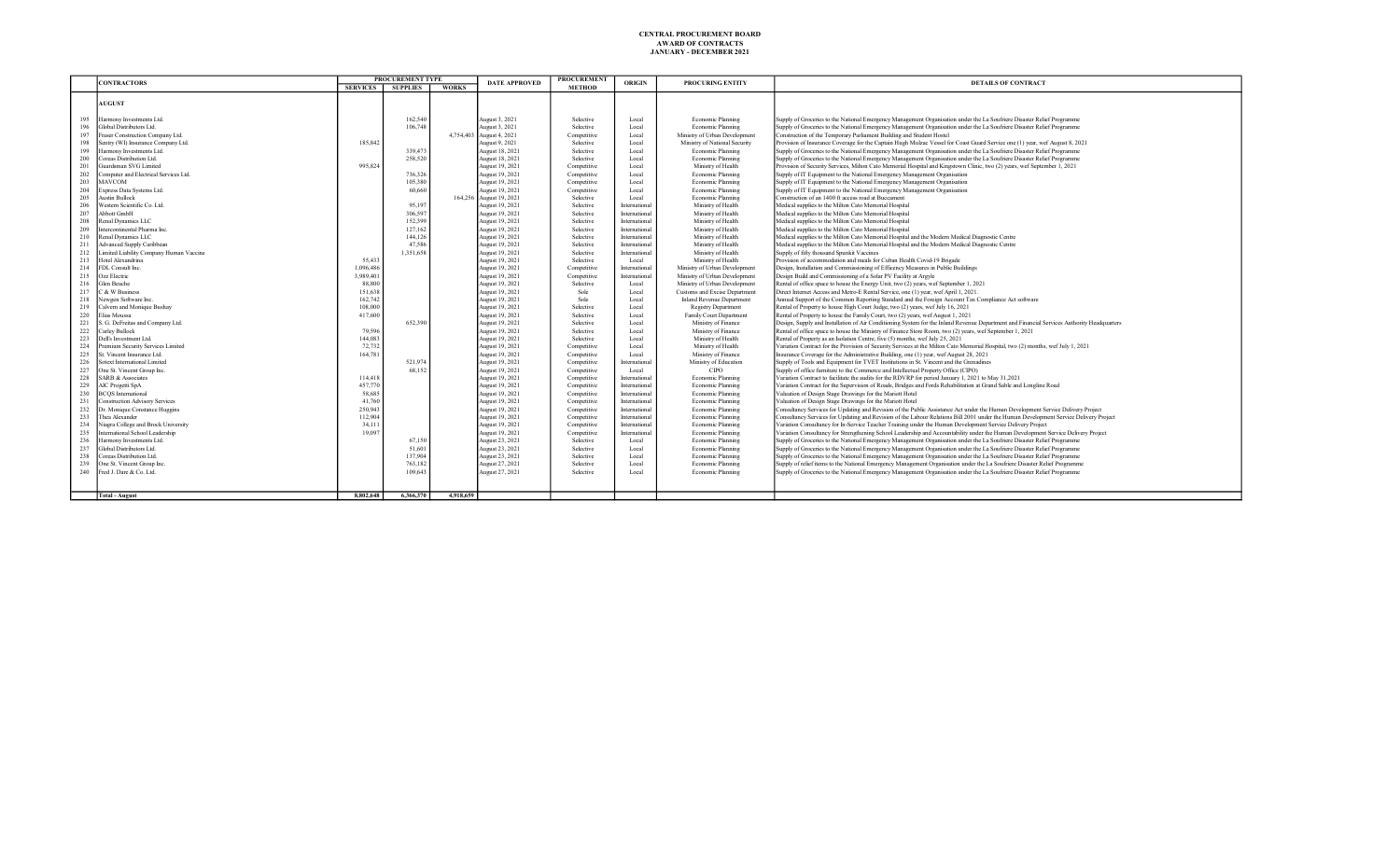|            | PROCUREMENT TYPE<br><b>CONTRACTORS</b>          |                   | <b>DATE APPROVED</b> | <b>PROCUREMENT</b><br>ORIGIN |                              | <b>PROCURING ENTITY</b>                  | <b>DETAILS OF CONTRACT</b> |                                  |                                                                                                                                                                                                                                                  |
|------------|-------------------------------------------------|-------------------|----------------------|------------------------------|------------------------------|------------------------------------------|----------------------------|----------------------------------|--------------------------------------------------------------------------------------------------------------------------------------------------------------------------------------------------------------------------------------------------|
|            |                                                 | SERVICES SUPPLIES |                      | <b>WORKS</b>                 |                              | <b>METHOD</b>                            |                            |                                  |                                                                                                                                                                                                                                                  |
|            |                                                 |                   |                      |                              |                              |                                          |                            |                                  |                                                                                                                                                                                                                                                  |
|            | <b>SEPTEMBER</b>                                |                   |                      |                              |                              |                                          |                            |                                  |                                                                                                                                                                                                                                                  |
|            |                                                 |                   |                      |                              |                              |                                          |                            |                                  |                                                                                                                                                                                                                                                  |
| 241        | Aid Allies Medical Ltd.                         |                   | 76,445               |                              | September 1, 2021            | Selective                                | ternational                | Economic Planning                | Medical Supplies to National Emergency Management Organisation under the La Soufriere Disaster Relief Programme                                                                                                                                  |
| 242        | Reliable Construction Services Ltd.             |                   |                      | 511,988                      | September 17, 2021           | Competitive                              | Local                      | Economic Planning                | Variation Contract for Civil Works for the Holiday Inn Express and Suites at Diamond                                                                                                                                                             |
| 243        | Miriam Roache                                   | 55,646            |                      |                              | September 17, 2021           | Competitive                              | Local                      | Economic Planning                | Consultancy as an Social Assistance Officer with the Ministry of National Mobilisation for a period of nine (9) months                                                                                                                           |
| 244        | Dwayne Devonish                                 | 130,411           |                      |                              | September 17, 2021           | Competitive                              | International              | Economic Planning                | Consultancy to Conduct a Labour Market Analysis and Training for SVG under the Human Development Service Delivery Project                                                                                                                        |
| 245        | Industrial and Marine Services Ltd.             | 204,170           |                      |                              | September 17, 2021           | Competitive                              | Local                      | Economic Planning                | Decommissioning and Remediation of the Freddy's Gas Station Site at Union Island                                                                                                                                                                 |
| 246        | Roads, Buildings and General Services Authority |                   |                      |                              | 2.373.987 September 17, 2021 | Selective                                | Local                      | Economic Planning                | Construction of Temporary Classrooms for the Girls' High School                                                                                                                                                                                  |
| 247        | Roads, Buildings and General Services Authority |                   |                      |                              | 1,074,265 September 17, 2021 | Selective                                | Local                      | Economic Planning                | Construction of Temporary Classrooms for the Bequia Community High School                                                                                                                                                                        |
| 248        | Caribix Medical Supplies, LLC                   |                   | 78.518               |                              | September 17, 2021           | Selective                                | International              | Ministry of Health               | Medical Supplies to the Milton Cato Memorial Hospital                                                                                                                                                                                            |
| 249        | Caribix Medical Supplies, LLC                   |                   | 62,184               |                              | September 17, 2021           | Selective                                | International              | Ministry of Health               | Medical Supplies to the Milton Cato Memorial Hospital                                                                                                                                                                                            |
| 250        | FDL Consult Inc.                                | 454,720           |                      |                              | September 17, 2021           | Competitive                              | International              | Ministry of Transport            | Variation Contract for the Rehabilitation of Hurricane (Tomas/NorthWindward) Design and Supervision of Construction of Infrastructure Works                                                                                                      |
| 251        | Rayneau Corp                                    |                   | 629,180              |                              | September 17, 2021           | Competitive                              | International              | Ministry of Transport            | Supply of Heavy Duty Equipment for the Ash and Debris Clean-up Programme                                                                                                                                                                         |
| 252        | Darcheville Construction Equipment Sales        |                   | 2,871,613            |                              | September 17, 2021           | Competitive                              | International              | Ministry of Transport            | Supply of Heavy Duty Equipment for the Ash and Debris Clean-up Programme                                                                                                                                                                         |
| 253        | Green Engineering                               | 950,546           |                      |                              | September 17, 2021           | Competitive                              | International              | Ministry of Urban Development    | Collection, Treatment and Disposal of Disused Streetlamps and Ancillary Parts                                                                                                                                                                    |
| 254        | One St. Vincent Group Inc.                      |                   | 76,545               |                              | September 17, 2021           | Competitive                              | Local                      | Ministry of Education            | Supply and Installation of nineteen (19) Air Conditioning Systems across schools in SVG.                                                                                                                                                         |
| 255        | Dr. Jason Haynes                                | 182,824           |                      |                              | September 17, 2021           | Competitive                              | Local                      | Economic Planning                | Consultancy to Draft a Disability Act for St. Vincent and the Grenadines under the Human Development Service Delivery Project                                                                                                                    |
| 256        | Kalesnikoff Financial Investigations            | 218,430           |                      |                              | September 17, 2021           | Sole                                     | International              | <b>Inland Revenue Department</b> | Consultancy Services to conduct Forensic Audit Services on behalf of the Inland Revenue Department                                                                                                                                               |
| 257        | Reliable Construction Services Ltd.             |                   |                      |                              | 1,235,231 September 17, 2021 | Competitive                              | Local                      | Ministry of Transport            | Rehabilitation of Windward Highway, Villa                                                                                                                                                                                                        |
| 258        | Politecnica                                     | 1,244,592         |                      |                              | September 17, 2021           | Competitive                              | International              | Economic Planning                | Consultancy Services for the Design and Supervision of the Rehabilitation of Fort Charlotte                                                                                                                                                      |
| 259        | Carlton Clarke                                  | 67,800            |                      |                              | September 17, 2021           | Selective                                | Local                      | Ministry of Transport            | Rental of Property to house Cuban Engineers, one (1) year, wef September 1, 2021                                                                                                                                                                 |
|            | Harmony Investments Ltd.                        |                   |                      |                              | September 17, 2021           |                                          |                            |                                  |                                                                                                                                                                                                                                                  |
| 260<br>261 | Coreas Distribution Ltd.                        |                   | 180,200<br>404,715   |                              | September 23, 2021           | Selective<br>Selective                   | Local<br>Local             | Economic Planning                | Supply of Groceries to the National Emergency Management Organisation under the La Soufriere Disaster Relief Programme<br>Supply of Groceries to the National Emergency Management Organisation under the La Soufriere Disaster Relief Programme |
| 262        | Kocks Consult GmbH                              |                   |                      | 101,841                      | September 20, 2021           |                                          | Internationa               | Economic Planning                | Variation Contract for the Rehabilitation of the Canouan Airport Runway                                                                                                                                                                          |
| 263        |                                                 |                   |                      |                              |                              | Competitive                              | Local                      | Ministry of Transport            |                                                                                                                                                                                                                                                  |
|            | Harmony Investments Ltd.                        |                   | 119,766              |                              | September 29, 2021           | Selective                                |                            | Economic Planning                | Supply of Groceries to the National Emergency Management Organisation under the La Soufriere Disaster Relief Programme                                                                                                                           |
| 264        | Coreas Distribution Ltd.                        |                   | 257,730              |                              | September 29, 2021           | Selective                                | Local                      | Economic Planning                | Supply of Groceries to the National Emergency Management Organisation under the La Soufriere Disaster Relief Programme                                                                                                                           |
|            | <b>Total - September</b>                        | 3,509,139         | 4,756,897            |                              |                              |                                          |                            |                                  |                                                                                                                                                                                                                                                  |
|            |                                                 |                   |                      | 5,297,312                    |                              |                                          |                            |                                  |                                                                                                                                                                                                                                                  |
|            | <b>OCTOBER</b>                                  |                   |                      |                              |                              |                                          |                            |                                  |                                                                                                                                                                                                                                                  |
|            |                                                 |                   |                      |                              |                              |                                          |                            |                                  |                                                                                                                                                                                                                                                  |
|            |                                                 |                   |                      |                              |                              |                                          |                            |                                  |                                                                                                                                                                                                                                                  |
| 265        | Dipcon Engineering Services Ltd.                |                   |                      | 3,296,242                    | October 4, 2021              | Selective                                | Local                      | Ministry of Urban Development    | Rehabilitative Works on the Runway and Taxiway at the Argyle International Airport.                                                                                                                                                              |
| 266        | Mott Mac Donald Ltd.                            | 335,494           |                      |                              | October 21, 2021             | Competitive                              | International              | Economic Planning                | Variation Contract for Consultancy Services for the Design, Review and Supervision of Coastal Works at Georgetown, San Souci and Dark View                                                                                                       |
| 267        | Roads, Buildings and General Services Authority |                   |                      | 701.077                      | October 21, 2021             | Selective                                | Local                      | Economic Planning                | Construction of temporary classrooms for Thomas Saunders Secondary School                                                                                                                                                                        |
| 268        | Irvine Interior and Construction Inc.           |                   |                      | 276,688                      | October 21, 2021             | Competitive                              | Local                      | Economic Planning                | Construction of Staff Offices at Barrouallie Blackfish Enchancement Project Facilites Site                                                                                                                                                       |
| 269        | <b>Rory Stennett</b>                            | 120,969           |                      |                              | October 21, 2021             | Competitive                              | International              | Economic Planning                | Consultancy Services for the Business Process Review, Design and Requirements Definition of the Social Assistance Management Information System                                                                                                  |
| 270        | <b>Trans Continental Medical Products</b>       |                   | 77,092               |                              | October 21, 2021             | Selective                                | International              | Ministry of Health               | Medical Supplies to the Milton Cato Memorial Hospital                                                                                                                                                                                            |
| 271        | Western Scientific Co. Ltd.                     |                   | 110,344              |                              | October 21, 2021             | Selective                                | International              | Ministry of Health               | Medical Supplies to the Milton Cato Memorial Hospital                                                                                                                                                                                            |
| 272        | <b>Trans Continental Medical Products</b>       |                   | 163,557              |                              | October 21, 2021             | Selective                                | International              | Ministry of Health               | Medical Supplies to the Milton Cato Memorial Hospital                                                                                                                                                                                            |
| 273        | Intercontinental Pharma Inc.                    |                   | 103,408              |                              | October 21, 2021             | Selective                                | International              | Ministry of Health               | Medical Supplies to the Milton Cato Memorial Hospital                                                                                                                                                                                            |
| 274        | <b>Trans Continental Medical Products</b>       |                   | 99,838               |                              | October 21, 2021             | Selective                                | International              | Ministry of Health               | Medical Supplies to the Milton Cato Memorial Hospital                                                                                                                                                                                            |
| 275        | Caribix Medical Supplies, LLC                   |                   | 128,524              |                              | October 21, 2021             | Selective                                | International              | Ministry of Health               | Medical Supplies to the Milton Cato Memorial Hospital                                                                                                                                                                                            |
| 276        | Ekron and Veta Lewis                            | 69,960            |                      |                              | October 21, 2021             | Selective                                | Local                      | Ministry of Health               | Rental of Property to house the Nutrition Support Unit, two (2) years, wef December 1, 2021                                                                                                                                                      |
| 277        | M. Moussa and Sons                              |                   | 52,500               |                              | October 21, 2021             | Selective                                | Local                      | Ministry of National Security    | Supply of mattresses to Police and Fire Services                                                                                                                                                                                                 |
| 278        | <b>Star Garage</b>                              |                   | 279,437              |                              | October 21, 2021             | Competitive                              | Local                      | Ministry of National Security    | Supply of three (3) Toyota Hilux Double Cab Pick-up to the Police Services                                                                                                                                                                       |
| 279        | <b>Star Garage</b>                              |                   | 200,000              |                              | October 21, 2021             | Competitive                              | Local                      | Ministry of National Security    | Supply of one (1) Toyota Coaster But to the Police Services                                                                                                                                                                                      |
| 280        | KP Marine Ltd.                                  |                   | 163,800              |                              | October 21, 2021             | Sole                                     | Local                      | Ministry of National Security    | Supply of three (3) customized Yamaha Motorcycles to the Police Services                                                                                                                                                                         |
| 281        | Sheriff PSS Inc                                 | 113,568           |                      |                              | October 21, 2021             | Competitive                              | Local                      | Ministry of National Security    | Provision of security services to NEMO Headquarters, two (2) years, wef December 1, 2021                                                                                                                                                         |
| 282        | Elite Enterprises Limited                       | 120,960           |                      |                              | October 21, 2021             | $\label{eq:complete} \text{Competitive}$ | Local                      | Ministry of National Security    | Provision of security services to NEMO Warehouse, two (2) years, wef December 1, 2021                                                                                                                                                            |
| 283        | Paradise Beach Hotel                            | 79,210            |                      |                              | October 21, 2021             | Selective                                | Local                      | Ministry of Tourism              | Provision of Accommodation and Meals under the La Soufiere Emergency Relief Disaster Programme                                                                                                                                                   |
| 284        | Hotel Alexandrina                               | 69.260            |                      |                              | October 21, 2021             | Selective                                | Local                      | Ministry of Tourism              | Provision of Accommodation and Meals under the La Soufiere Emergency Relief Disaster Programme                                                                                                                                                   |
| 285        | Dell's Investment Ltd.                          | 88,020            |                      |                              | October 21, 2021             | Selective                                | Local                      | Ministry of Tourism              | Provision of Accommodation and Meals under the La Soufiere Emergency Relief Disaster Programme                                                                                                                                                   |
| 286        | Murray Heights Hotel Inc                        | 156,207           |                      |                              | October 21, 2021             | Selective                                | Local                      | Ministry of Tourism              | Provision of Accommodation and Meals under the La Soufiere Emergency Relief Disaster Programme                                                                                                                                                   |
| 287        | <b>Rich View Guest House</b>                    | 51,425            |                      |                              | October 21, 2021             | Selective                                | Local                      | Ministry of Tourism              | Provision of Accommodation and Meals under the La Soufiere Emergency Relief Disaster Programme                                                                                                                                                   |
| 288        | <b>Bay Hill Apartment</b>                       | 56.515            |                      |                              | October 21, 2021             | Selective                                | Local                      | Ministry of Tourism              | Provision of Accommodation and Meals under the La Soufiere Emergency Relief Disaster Programme                                                                                                                                                   |
| 289        | Agriculture Input Warehouse                     |                   | 68,000               |                              | October 21, 2021             | Selective                                | Local                      |                                  | Supply of 800 sacks of Fertilizer to assist Farmers affected by the eruption of La Soufriere Volcano                                                                                                                                             |
|            | Morris Hatchery Inc.                            |                   | 82,544               |                              |                              |                                          |                            | Ministry of Agriculture          | Supply of 9600 Layer Chicks to assist Farmers affected by the eruption of La Soufriere Volcano                                                                                                                                                   |
| 290        |                                                 |                   |                      |                              | October 21, 2021             | Selective                                | Local                      | Ministry of Agriculture          |                                                                                                                                                                                                                                                  |
| 291        | Embro Farm Systems                              |                   | 61,104               |                              | October 21, 2021             | Selective                                | Local                      | Ministry of Agriculture          | Supply of Animal Chutes and accessories to assist Farmers affected by the eruption of La Soufriere Volcano                                                                                                                                       |
| 292        | Marion House                                    | 216,000           |                      |                              | October 21, 2021             | Selective                                | Local                      | Ministry of Agriculture          | Rental of Property to house the Labour Department, two (2) years, wef July 1, 2021                                                                                                                                                               |
| 293        | C. F. Sandy and Sons Construction Company Ltd   |                   |                      | 99,521                       | October 21, 2021             | Competitive                              | Local                      | Ministry of Agriculture          | Variation Contract for Renovation of the SVG Bureau of Standards Building                                                                                                                                                                        |
| 294        | Coreas Hazells Inc.                             |                   | 93,235               |                              | October 21, 2021             | Competitive                              | Local                      | Ministry of Agriculture          | Supply of Nissan Double Cab Pick-up to the SVG Bureau of Standards                                                                                                                                                                               |
| 295        | S. G. DeFreitas and Company Ltd.                |                   | 49,340               |                              | October 21, 2021             | Competitive                              | Local                      | Ministry of Agriculture          | Supply, Delivery and Installation of Air Conditioning System at SVG Bureau of Standards                                                                                                                                                          |
| 296        | Prime Real Estate Limited                       | 144,000           |                      |                              | October 21, 2021             | Selective                                | Local                      | Ministry of Agriculture          | Rental of office space to house Inter-American Institute for Co-operation on Agriculture &CRFM, two (2) years, wef July 1, 2021                                                                                                                  |
| 297        | Prudinc (Caribbean) Ltd.                        |                   | 195,363              |                              | October 21, 2021             | Competitive                              | Internationa               | Office of the Prime Minister     | Supply of computers and video equipment for the Agency of Public Information                                                                                                                                                                     |
| 298        | Roads, Buildings and General Services Authority |                   |                      | 144,412                      | October 21, 2021             | Selective                                | Local                      | Ministry of Health               | Rehabilitation of the Georgetown Smart Hospital                                                                                                                                                                                                  |
| 299        | Roads, Buildings and General Services Authority |                   |                      | 162.276                      | October 21, 2021             | Selective                                | Local                      | Ministry of Health               | Refurbishment of the Milton Cato Memorial Hospital                                                                                                                                                                                               |
| 300        | <b>Trans Continental Medical Products</b>       |                   | 413,405              |                              | October 21, 2021             | Selective                                | Internationa               | Ministry of Health               | Medical Supplies to the Milton Cato Memorial Hospital                                                                                                                                                                                            |
| 301        | Miltronic                                       | 57,870            |                      |                              | October 21, 2021             | Selective                                | Internationa               | Ministry of Agriculture          | Supply of 30000 pieces of cavity seedling trays to assist Farmers affected by the eruption of La Soufriere Volcano                                                                                                                               |
| 302        | Ross Lulley & Sons                              | 185,836           |                      |                              | October 21, 2021             | Selective                                | Local                      | Ministry of Agriculture          | Supply of 300 rolls of Hexagonal Mesh to assist local fishers                                                                                                                                                                                    |
|            |                                                 |                   |                      |                              |                              |                                          |                            |                                  |                                                                                                                                                                                                                                                  |
|            |                                                 |                   |                      |                              |                              |                                          |                            |                                  |                                                                                                                                                                                                                                                  |
|            | <b>TOTAL - OCTOBER</b>                          | 1.865.294         | 2,341,492            | 4,680,216                    |                              |                                          |                            |                                  |                                                                                                                                                                                                                                                  |
|            |                                                 |                   |                      |                              |                              |                                          |                            |                                  |                                                                                                                                                                                                                                                  |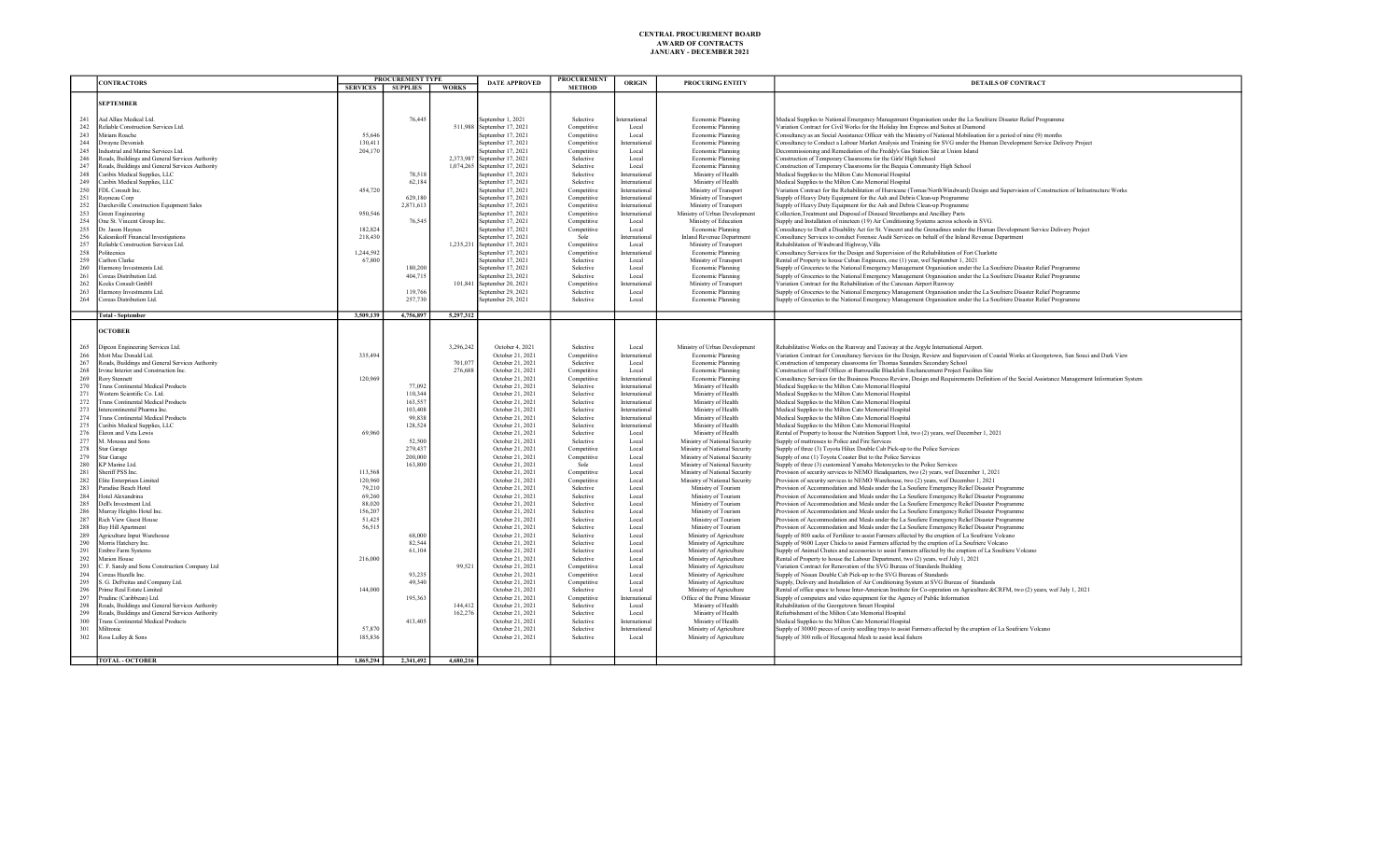|     | <b>CONTRACTORS</b>                              |                 | <b>PROCUREMENT TYPE</b> |              | <b>DATE APPROVED</b>        | <b>PROCUREMENT</b> | ORIGIN        | PROCURING ENTITY                 | <b>DETAILS OF CONTRACT</b>                                                                                              |
|-----|-------------------------------------------------|-----------------|-------------------------|--------------|-----------------------------|--------------------|---------------|----------------------------------|-------------------------------------------------------------------------------------------------------------------------|
|     |                                                 | <b>SERVICES</b> | <b>SUPPLIES</b>         | <b>WORKS</b> |                             | <b>METHOD</b>      |               |                                  |                                                                                                                         |
|     | <b>NOVEMBER</b>                                 |                 |                         |              |                             |                    |               |                                  |                                                                                                                         |
| 303 | M. Moussa and Sons                              |                 | 121,440                 |              | November 1, 2021            | Selective          | Local         | Economic Planning                | Supply of Mattresses to the National Emergency Management Organisation under the La Soufriere Disaster Relief Programme |
| 304 | Coreas Distribution Ltd.                        |                 | 137.188                 |              | November 1, 2021            | Selective          | Local         | Economic Planning                | Supply of Groceries to the National Emergency Management Organisation under the La Soufriere Disaster Relief Programme  |
| 305 | Coreas Distribution Ltd.                        |                 | 207,189                 |              | November 1, 2021            | Selective          | Local         | Economic Planning                | Supply of Groceries to the National Emergency Management Organisation under the La Soufriere Disaster Relief Programme  |
| 306 | Global Distributors Ltd.                        |                 | 55,024                  |              | November 1, 2021            | Selective          | Local         | Economic Planning                | Supply of Groceries to the National Emergency Management Organisation under the La Soufriere Disaster Relief Programme  |
| 307 | Harmony Investments Ltd.                        |                 | 223,825                 |              | November 1, 2021            | Selective          | Local         | Economic Planning                | Supply of Groceries to the National Emergency Management Organisation under the La Soufriere Disaster Relief Programme  |
| 308 | Harmony Investments Ltd.                        |                 | 236,376                 |              | November 4, 2021            | Selective          | Local         | Economic Planning                | Supply of Groceries to the National Emergency Management Organisation under the La Soufriere Disaster Relief Programme  |
| 309 | Coreas Distribution Ltd.                        |                 | 403,844                 |              | November 4, 2021            | Selective          | Local         | Economic Planning                | Supply of Groceries to the National Emergency Management Organisation under the La Soufriere Disaster Relief Programme  |
| 310 | Jaric St.Vincent Ltd.                           |                 | 374,172                 |              | November 5, 2021            | Competitive        | Local         | Economic Planning                | Supply of Firefighting Simulator for the Hospitality and Maritime Institute                                             |
| 311 | NH (Caribbean) Ltd.                             |                 |                         |              | 52,080,344 November 5, 2021 | Competitive        | Internationa  | Economic Planning                | Construction of the main building for the Holiday Inn Express and Suites                                                |
| 312 | MAVCOM                                          |                 | 10.461                  |              | November 5, 2021            | Competitive        | Local         | Economic Planning                | Variation contract for the supply of IT equipment to the National Emergency Management Organisation                     |
| 313 | Roads, Buildings and General Services Authority |                 |                         |              | 503,951 November 5, 2021    | Selective          | Local         | Economic Planning                | Expansion of the Emmanuel High School Annex                                                                             |
| 314 | AP Construction Ltd                             |                 |                         |              | 67.893 November 5, 2021     | Competitive        | Local         | Economic Planning                | Retrotting of two (2) Containerized Storage Units for the Emergency Operations Centre of the Ministry of Health         |
| 315 | Hotel Alexandrina                               | 152,607         |                         |              | November 5, 2021            | Selective          | Local         | Ministry of Health               | Provision of Meals and accommodation for the Cuban Health Covid-19 Brigade for the period July 16 - September 30, 2021  |
| 316 | One St. Vincent Group Inc.                      | 226.626         |                         |              | November 5, 2021            | Selective          | Local         | Ministry of the Public Service   | Retrofitting of the offices of the Internal Trade and Commerce                                                          |
| 317 | Harmony Investments Ltd.                        |                 | 113,996                 |              | November 15, 2021           | Selective          | Local         | Economic Planning                | Supply of Groceries to the National Emergency Management Organisation under the La Soufriere Disaster Relief Programme  |
| 318 | Bally and Bally Investments Ltd.                |                 |                         |              | 1,803.168 November 18, 2021 | Competitive        | Local         | Economic Planning                | Construction of Diamond Multipurpose Centre                                                                             |
| 319 | Gibson Construction Ltd.                        |                 |                         |              | 454,026 November 18, 2021   | Competitive        | Local         | Economic Planning                | Renovation Works at St. Vincent Grammar School - Lot 1                                                                  |
| 320 | Gibson Construction Ltd.                        |                 |                         |              | 145,135 November 18, 2021   | Competitive        | Local         | Economic Planning                | Renovation Works at St. Vincent Grammar School - Lot 2                                                                  |
| 321 | Bally and Bally Investments Ltd.                |                 |                         |              | 538,756 November 18, 2021   | Competitive        | Local         | Economic Planning                | Renovation Works at St. Vincent Grammar School - Lot 3                                                                  |
| 322 | Bally and Bally Investments Ltd.                |                 |                         |              | 728,420 November 18, 2021   | Competitive        | Local         | Economic Planning                | Renovation Works at Barrouallie Anglican School                                                                         |
| 323 | Dipcon Engineering Services Ltd.                |                 |                         |              | 570,697 November 18, 2021   | Competitive        | Local         | Ministry of Urban Development    | Rehabilitative Works on the Runway and Taxiway of the Argyle International Airport                                      |
| 324 | Global Medica Dominicana                        |                 | 549,663                 |              | November 18, 2021           | Selective          | Internationa  | Ministry of Health               | Supply of C-arm and accessories to the Radiology Department, Milton Cato Memorial Hospital                              |
| 325 | Guardsman SVG Limited                           | 75,704          |                         |              | November 18, 2021           | Competitive        | Local         | Ministry of Health               | Provision of Security Services at the Evesham Health Centre, one (1) year, wef May 1, 2021                              |
| 326 | Seaview Development Ltd.                        | 271.425         |                         |              | November 18, 2021           | Selective          | Local         | Ministry of Education            | Rental of Property to house the Early Childhood Education Centre, five (5) years, wef July 1, 2021                      |
| 327 | Spectrum                                        |                 | 57,809                  |              | November 18, 2021           | Selective          | Local         | <b>Inland Revenue Department</b> | Supply of Motor Vehilce Decals for 2022 - 2023                                                                          |
| 328 | Global Medica Dominicana                        | 285,275         |                         |              | November 18, 2021           | Selective          | Internationa  | Ministry of Health               | Maintenance of the Imaging Machines at the Milton Cato Memorial Hospital, One (1) wef June 1, 2021                      |
| 329 | Caribbean Investment Ltd                        |                 | 77,952                  |              | November 18, 2021           | Selective          | Local         | Ministry of Health               | Supply of Oxygen Gas to the Milton Cato Memorial Hospital                                                               |
| 330 | Roads, Buildings and General Services Authority |                 |                         |              | 294,695 November 18, 2021   | Selective          | Local         | Ministry of Agriculture          | Renovation Works at Ministry of Agriculture Heaquarters Building                                                        |
| 331 | Hutchinson Construction Co. Ltd.                |                 |                         |              | 42.017 November 18, 2021    | Competitive        | Local         | Economic Planning                | Variation Contract for River Defense Works at Buccament - Lot 2                                                         |
| 332 | Office and Computer Solutions Ltd.              |                 | 113,381                 |              | November 18, 2021           | Competitive        | Local         | Ministry of Finance              | Supply of Information Technology Equipment to the Treasury and Accounting Services                                      |
| 333 | Intercontinental Pharma Inc.                    |                 | 277,142                 |              | November 18, 2021           | Selective          | Internationa  | Ministry of Health               | Medical Supplies to the Milton Cato Memorial Hospital                                                                   |
| 334 | Advanced Supply Caribbean                       |                 | 58,309                  |              | November 18, 2021           | Selective          | International | Ministry of Health               | Medical Supplies to the Milton Cato Memorial Hospital                                                                   |
| 335 | Caribix Medical Supplies, LLC                   |                 | 195,236                 |              | November 18, 2021           | Selective          | International | Ministry of Health               | Medical Supplies to the Milton Cato Memorial Hospital                                                                   |
| 336 | Coreas Distribution Ltd.                        |                 | 478,012                 |              | November 24, 2021           | Selective          | Local         | Economic Planning                | Supply of Groceries to the National Emergency Management Organisation under the La Soufriere Disaster Relief Programme  |
| 337 | C. K. Greaves & Co. Ltd.                        |                 | 83,012                  |              | November 24, 2022           | Selective          | Local         | Economic Planning                | Supply of Groceries to the National Emergency Management Organisation under the La Soufriere Disaster Relief Programme  |
| 338 | One St. Vincent Group Inc.                      |                 | 168,200                 |              | November 26, 2023           | Selective          | Local         | Economic Planning                | Supply of mattresses to the National Emergency Management Organisation under the La Soufriere Disaster Relief Programme |
|     | 339 Maura Holdings Ltd.                         | 278,400         |                         |              | November 29, 2024           | Selective          | Local         | <b>ITSD</b>                      | Rental of Property to house the Annex of the Information Technologly Division, two (2) years, wef July 1, 2021          |
|     | TOTAL - NOVEMBER                                | 1.290.037       | 3,942,231               | 57,229,103   |                             |                    |               |                                  |                                                                                                                         |
|     |                                                 |                 |                         |              |                             |                    |               |                                  |                                                                                                                         |